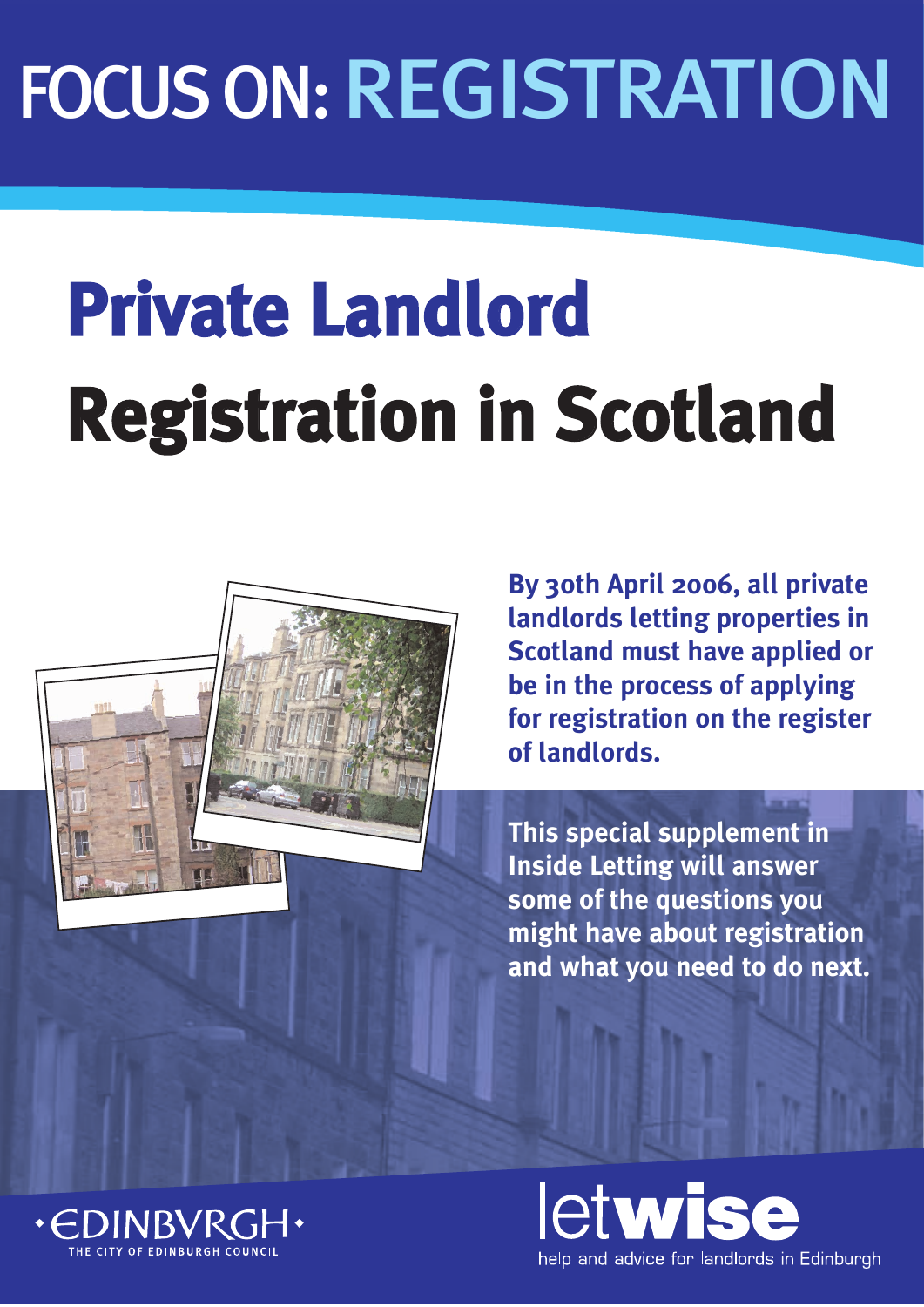## FOCUS ON: REGISTRATION

By 30<sup>th</sup> April 2006, all private landlords letting properties in Scotland must have registered or be in the process of applying to register on the national Register of Landlords. Scotland must have registered or be in the process of applying to register on the national Register of Landlords.

Registration aims to ensure that all private landlords in Scotland are "fit and proper" to be letting residential property. Registration will help local authorities to remove disreputable landlords from the market and protect tenants and their neighbours from the impact of antisocial behaviour and mismanaged property in the wider community.

John Blackwood, Director of the Scottish Association of Landlords (SAL), and an advocate for a fair, consistent approach to registration highlights that "the principal of this register is to force bad landlords to use a reputable agency or take themselves out of the rental market. This can only be good news for the majority of landlords who provide an excellent service for their tenants and make an important contribution to housing. Those who exploit poor or vulnerable tenants, or take no action on anti-social behaviour damage the reputation of private letting."

The City of Edinburgh Council have worked closely with various organisations including SAL to ensure that private landlords and letting agents have been consulted and informed on the emerging registration scheme and how it might work in Edinburgh.

This pull out provides further detailed information on how the registration process will work in practice and also answers many of the questions which have been frequently raised by landlords and agents.

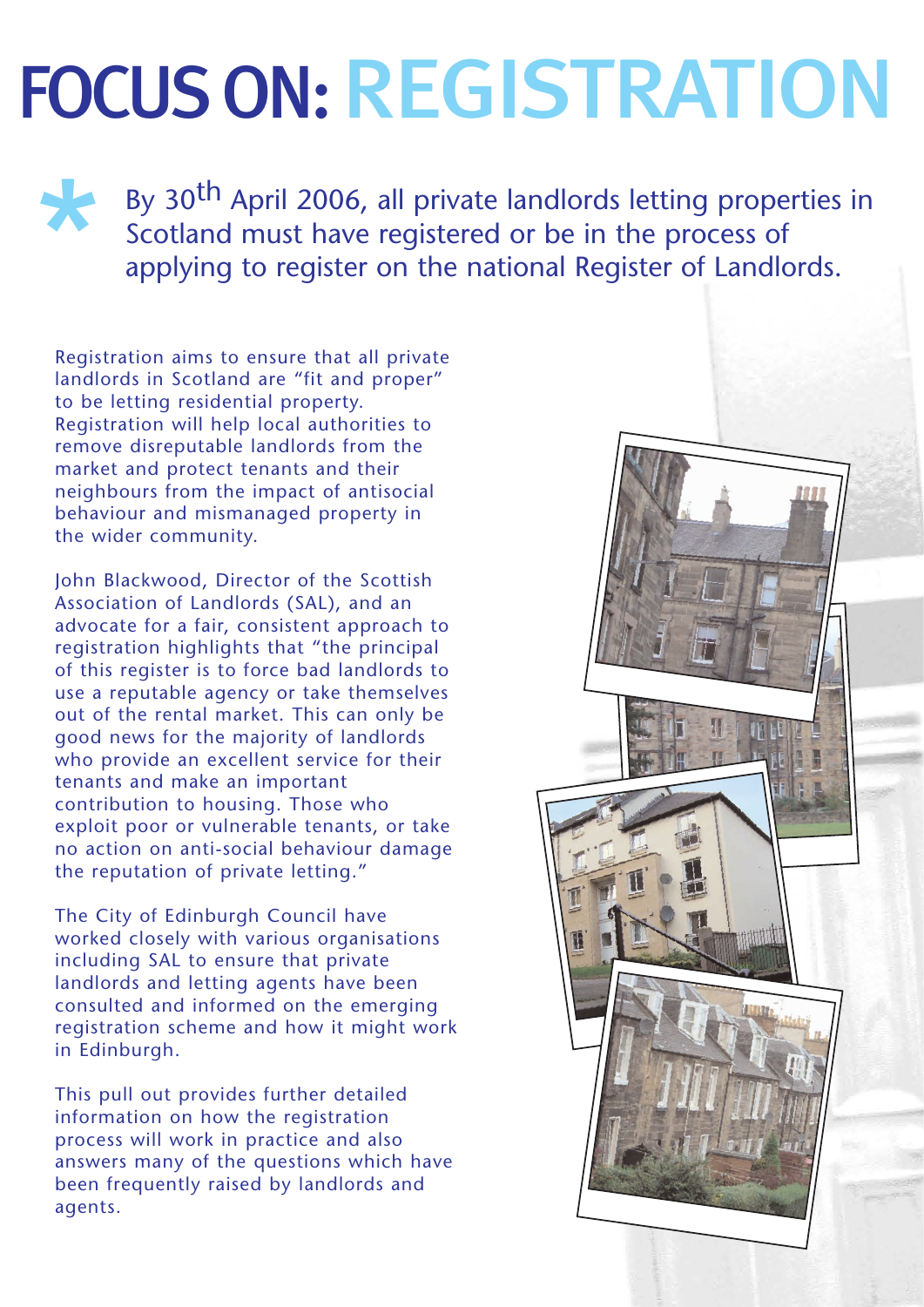### **HOW MUCH WILL REGISTRATION COST ME?**

This section aims to give you an indication of the various costs and discounts which may be applicable depending on your circumstances. This guide does not provide a detailed list of examples, but it does provide a taste of some of the costs relating to a few different scenarios.

**The circumstances of each landlord will vary so it is important that you recognise that this is a basic guide only and costs will vary in accordance with your circumstances.** 

If you would like more detailed information before making your application, please refer to the website (www.landlordregistration.gov.uk) for more detailed examples, or contact the City of Edinburgh Council on 0131 469 5293 or 0800 085 4667.

The basic tariff for registration is straight forward.

**It costs £55 to register** and £11 for every property that you let.

You will be entitled to a 10% discount if you register your properties online. This will reduce your fee to:

£49.50 to register and £9.90 for every property

If you let out both HMO and non-HMO properties, then you will only be charged £11 for your non-HMO properties.



#### **HMO LICENCE HOLDERS**

If you let out a property which has a current HMO licence then you do not have to pay a registration fee for this property. This is because you have already been deemed fit and proper to let residential property, so there is no need for the local authority to determine this again.

If you let out both HMO and non-HMO properties, then you will only be charged £11 for your non-HMO properties.

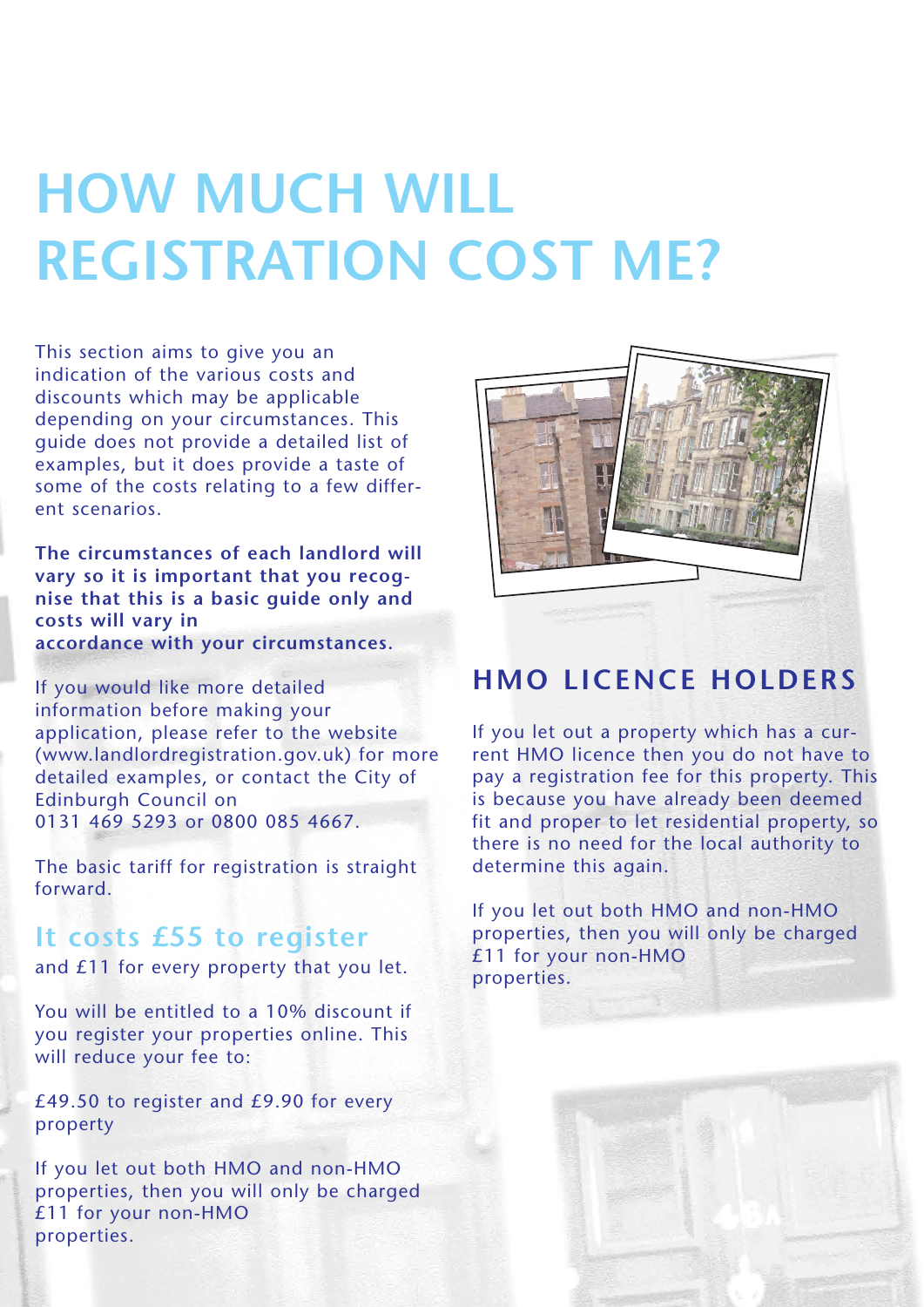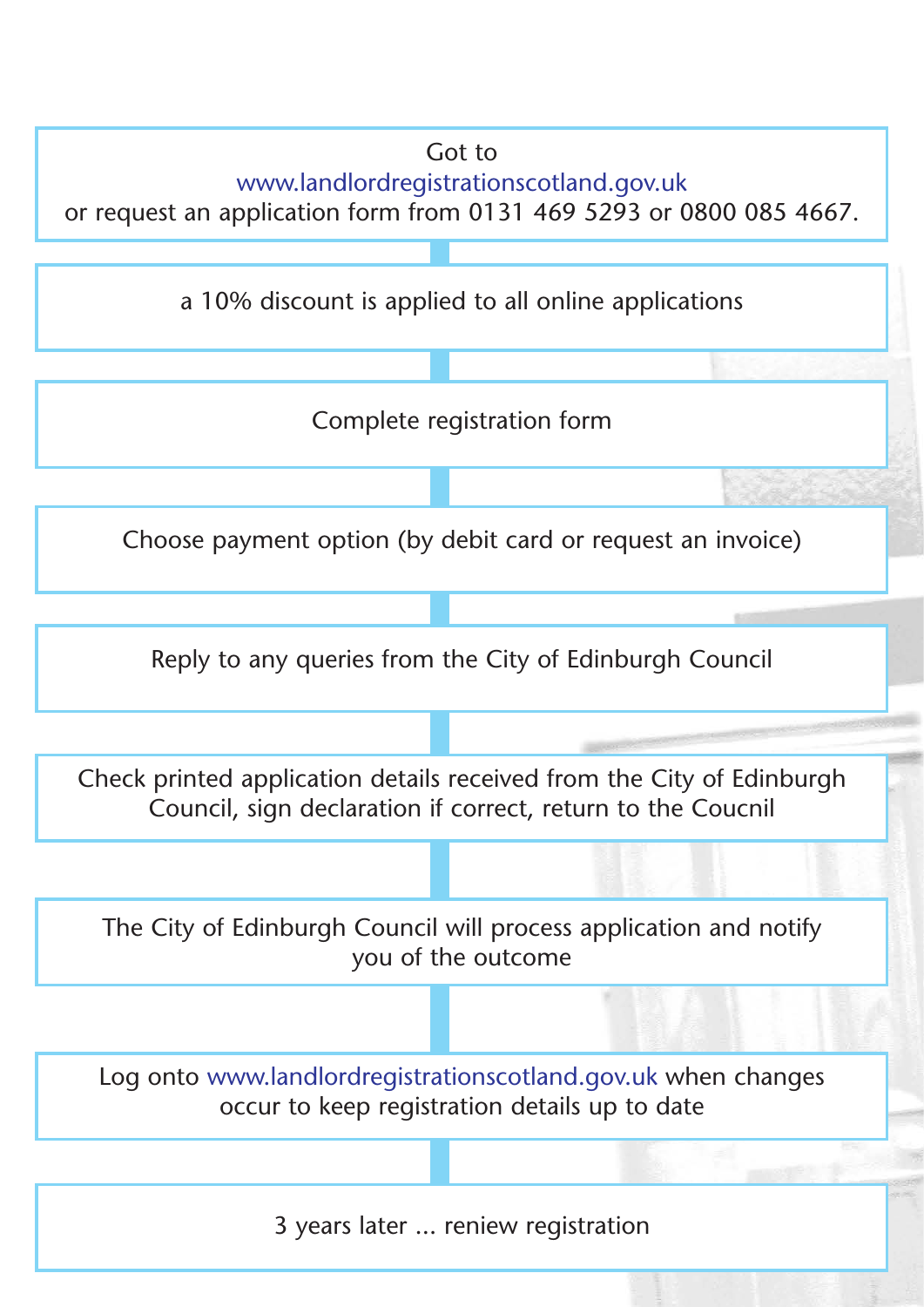## **FREQUENTLY ASKED QUESTIONS**



#### What information will appear on the public register?

Three pieces of information will appear on the public register:

- **The landlords name**
- The address of the single property that is searched for (if applicable)
- A contact address for the landlord

The public register will not list telephone numbers or all of the properties owned by the landlord or managed by the agent.

#### Will the data from registration be made commercially available?

The information will only be available to people making a legitimate search. It will not be made available for commercial purposes.

What contact address will appear to on the register when other people search the database?

You can decide what contact address to use. If you use an agent you can use the agents address as the contact address.

Can agents fill in the forms or the online application for landlords they represent?

Agents can complete the registration application for landlords they represent, however, the landlord must sign the declaration on the paper form or the declaration that is sent to all landlord after the online application has been submitted.

Can I give my work address, agents details, or a PO Box as my contact details?

You can use any address that you can easily and quickly be contacted from.

#### How long does registration last for?

Registration lasts for three years.

However, if your circumstances change (you buy/sell properties or use a new/different agent) you must update the register. There will be a charge for some changes to the register. It is an offence not to supply the correct/current information.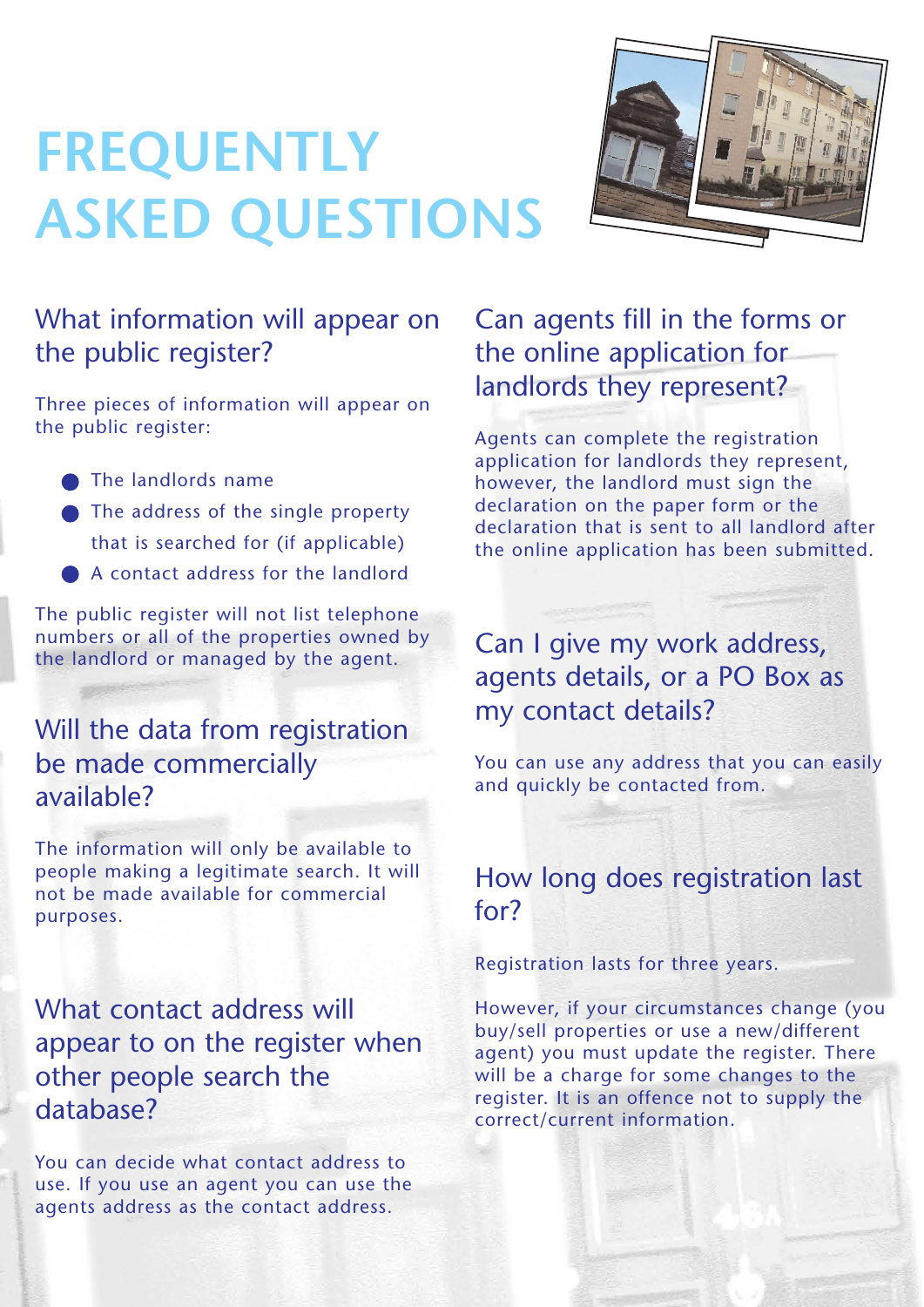#### How much will it cost me to change my details

- If I sell a property? there will be no charge if you sell a property.
- Buy another property? there will be a single property charge is you buy a property (unless the property is exempt).
- Change agent? there will be an additional principle fee if you change agents (unless the agent is already registered.

Change ownership arrangements of the property (e.g. become a joint owner) There will be an additional principle fee if the property moves to joint ownership (unless a discount applies).

#### How long do I get to inform you of changes in my details?

You should change your contact details as soon as you reasonably can. Each local authority will look at each case on an individual basis.

#### Who has to be registered when the property is owned by a trust, limited company, charity?

The organisation and a lead person has to register. The lead person should be the person with day to day management responsibility for the properties.

If an agent is used the company and the agent have to be registered.

This is a very complex area and you should contact Bruce Binnie on 0131 469 5293 for further information.

#### Is the fee tax deductible?

Yes – speak to your financial advisor for further information

#### Do I have to register as an agent if I am registered as a landlord?

If you act as a landlord and letting agent as the same legal identity you will only have to register once. If you act as a landlord and letting agent but with different legal identities. You may have to register both legal identities. You should contact Bruce Binnie for further guidance on this matter.

#### What happens if I fail the fit and proper person test?

Anyone that fails the fit and proper person test can appeal against the decision. Local authorities will work with every landlord /agent that fails the "fit and proper" person test. The applicant will be given the opportunity to take remedial action and pass the test.

#### If I fail the fit and proper person test can I use an agent?

Yes. The agent must pass the "fit and proper" person test. The local authority will check the management agreement that is used to ensure that anyone that fails the "fit and proper" person test does not manage properties.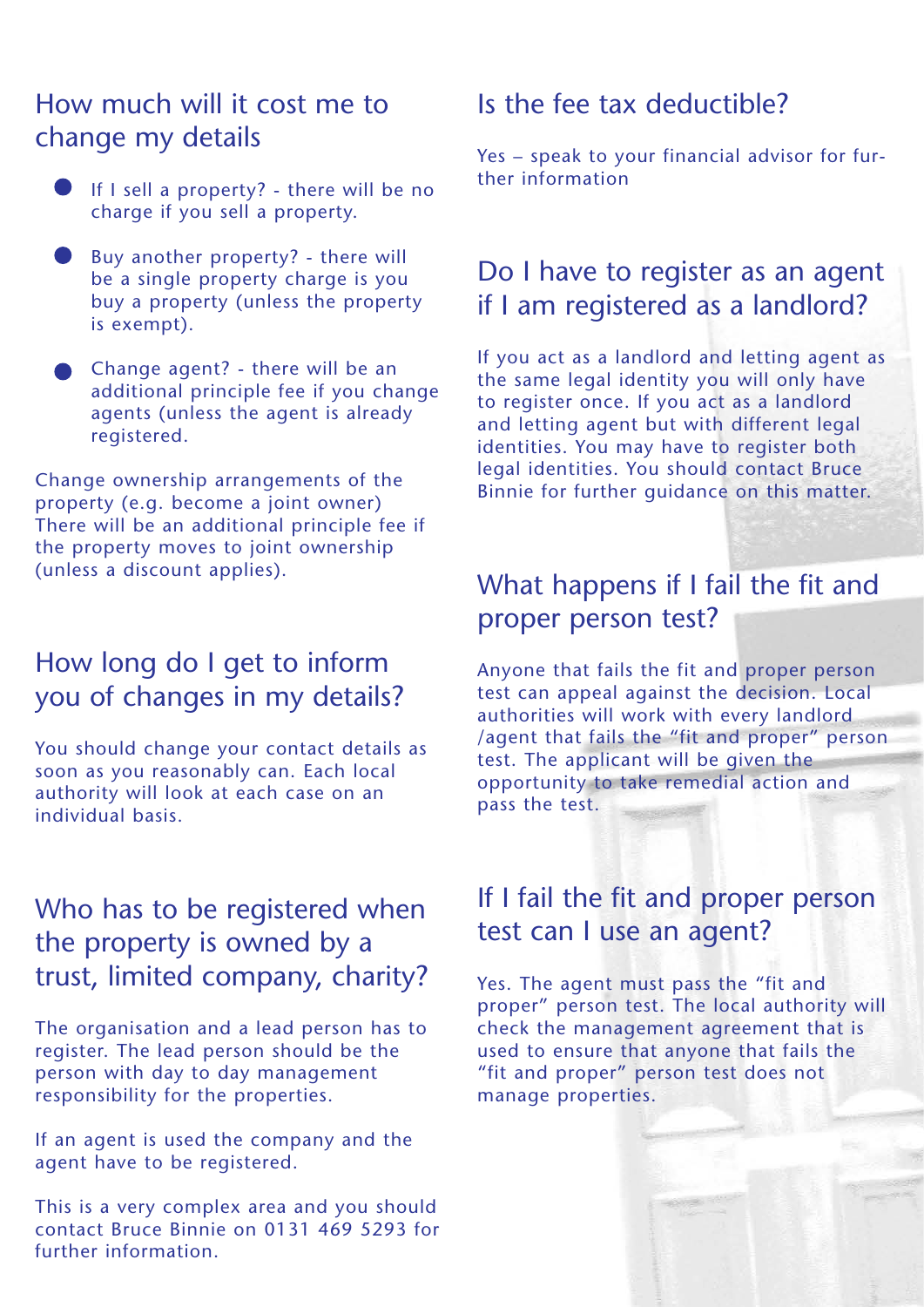#### When can I consider myself registered?

You have applied for registration once you have submitted the application on line and paid any registration fee. You will be registered once you have signed and returned the form sent to you by the local authority and the local authority has passed you through the "fit and proper" person test.

#### Can I charge rent if I am not registered?

You cannot charge rent if you are not registered or have not applied to be registered.

#### I am an Accredited Landlord – do I still have to register?

Yes. Edinburgh Landlord Accreditation does not involve the "fit and proper" test, so you will still need to register even if you are an accredited landlord.

#### How will unregistered landlords be identified?

There will be a national advertising campaign aimed at landlords once the online application is available. Local authorities have leaflets to distribute to all landlords and letting agents.

A second advertising campaign will be aimed at tenants once registration has been in force for a few months.